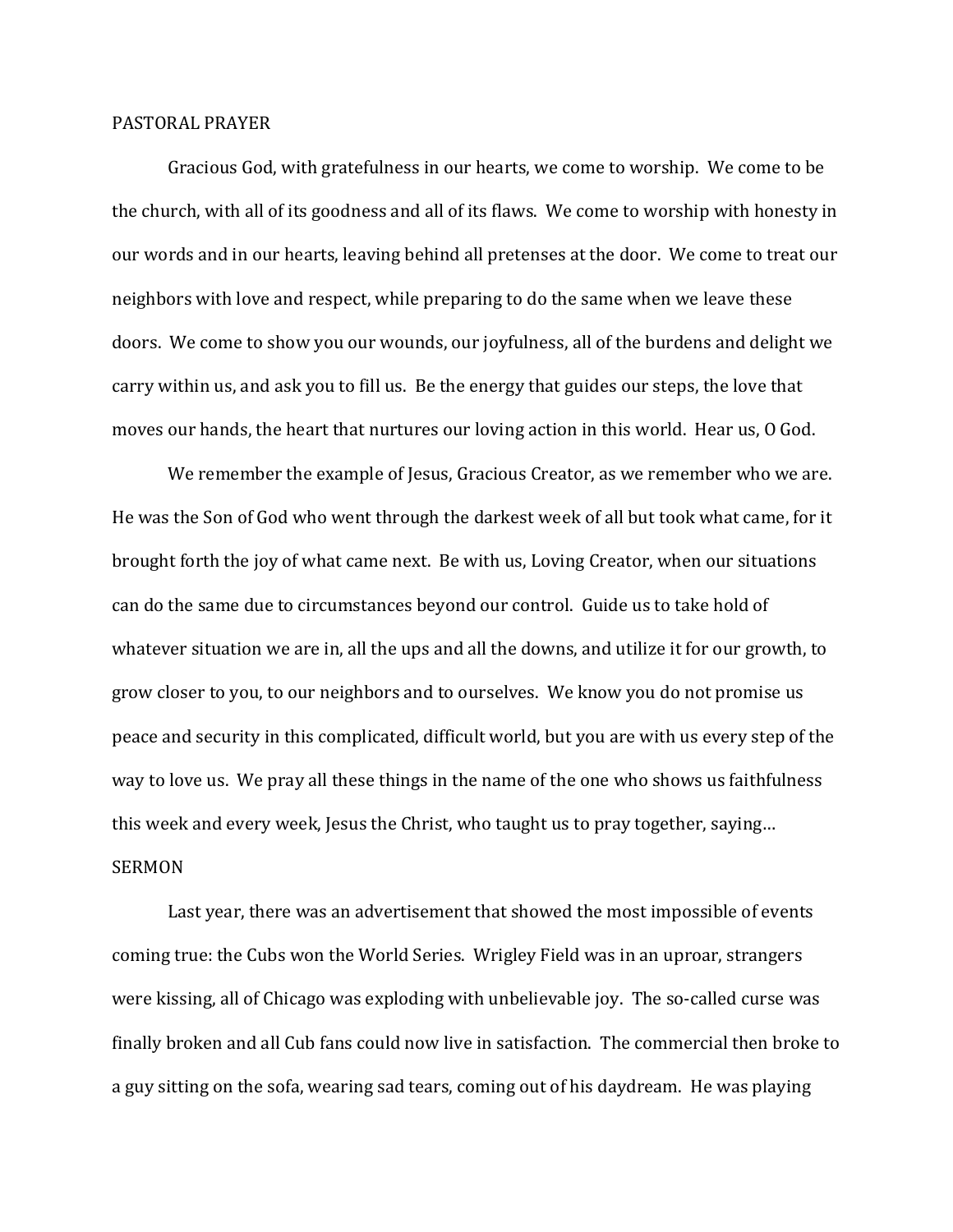the Chicago Cubs in his Major League Baseball video game and won the World Series. To Cubbies like myself, that ad came across as wishful thinking and torture at the same time.

Cub fans, more than anyone else, know what it's like to live through the worst darkness that a sport can offer, but we still life in hope of the days when there will be the days of rebirth in resurrection. In the same way, we have experienced the most significant point of departure for the faith. Today we look back at the week that defines Jesus. It, at first, seemed like the beginning of something great! Then the tables turned rather unexpectedly. Five days later, he was arrested, put on trial, and denounced by the very people that welcomed him. He was put to death, only to welcome the absolutes of joy with his resurrection. Life turned on a dime with the Son of God, and just as easily, maybe in more subtle ways, it happens to us. We can just as easily go from the penthouse to the outhouse, or vice versa. We can be at the heights of joy one moment, and then come crashing down the next. Or, like Cubs fans, we can spend a while in the darkness. It is natural, albeit uncomfortable. That is one point of Holy Week, as we watch the rise and fall of Jesus Christ in Jerusalem, only to see him rise to the ultimate heights. But we can't try to force ourselves into happiness or saying how everything is OK when those times are low. They are renewed times to build ourselves up as people of faith. We can't be Easter people unless we know what it means to die to those things that must die. We can't understand light without darkness. We don't become mature without growing pains. Let us grow in discipleship today as we look at this story, how it ties to Holy Week, and see how we undertake the same journeys to arrive at resurrection.

 You might be thinking, "Hey, we just went through Holy Week!" Indeed, we have, but now that we've been there, we can look back on it as a whole. It starts on a high. "The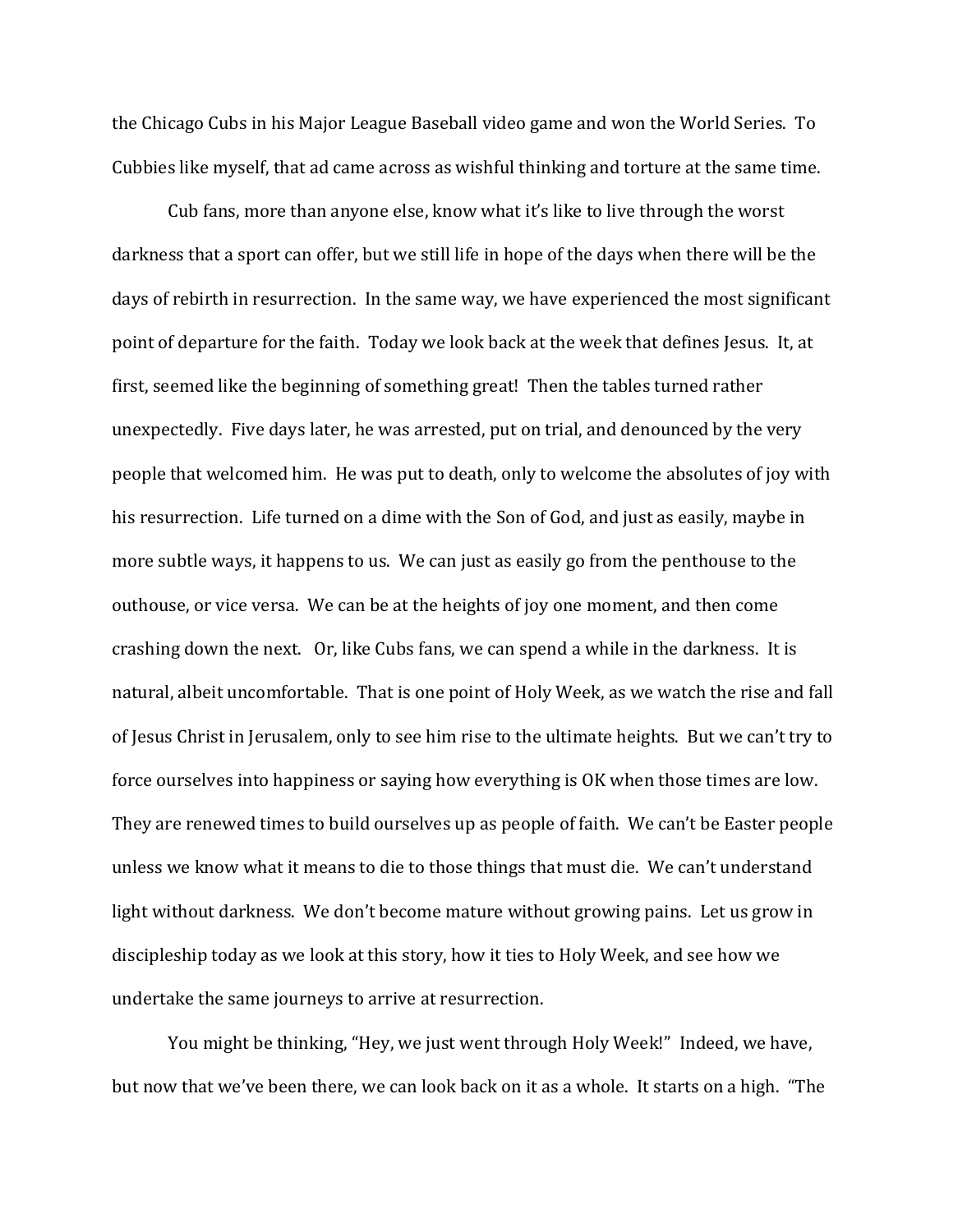Last Week" by Borg and Crossan say that the triumphant entry of Palm Sunday is not Jesus being celebrated in a vacuum. At the exact same time, on the other side of Jerusalem, Pilate and his entourage were welcomed with their grand horses and royal parade. We come back to Jesus and see he is making light of their grand display with an alternative show of power. The true King is not welcomed on a noble steed but a humble donkey. This is just the beginning of the week where power is turned upside down. Jesus seems to say that he would tear down the Temple, the center of authority for all of Judaism, and build it back up in three days. Easily misinterpreted, but it gets in the bonnets of the people in power. He kicks out the moneychangers. He teaches with authority but doesn't have the title. He seeks to assert true power in a world that doesn't understand what the Power of God really is. As a result, he is betrayed; he goes to trial, he is unjustly killed. Jesus has to go down to the deepest darkness of this world to arise once again; in this, he declares true power. It is not all light and happiness for the King of the Universe, nor should it be for us either.

 While I was researching this sermon, I came across a website called "The Dictionary of Christianese." Many of you have heard me use the term "Christianese;" it describes those words that we can readily understand in the church but once we leave these walls, many people won't understand, like Eucharist, Lent, or Salvation. As I was exploring the site, there was one definition that appealed to me, especially in the time we are in: "Christmas and Easter Christians." They are also known by the names "C&E Christians," "Twice-a-year Christians," or the even cleverer "Poinsettia and Lilly Christians." I'm sure you have a guess where I'm going with this with a speech about their lack of participation and commitment, but that's actually not where I'm going. I stand not in judgment but in sorrow; I'm saddened that they may not be getting what this Christianity thing is really all about by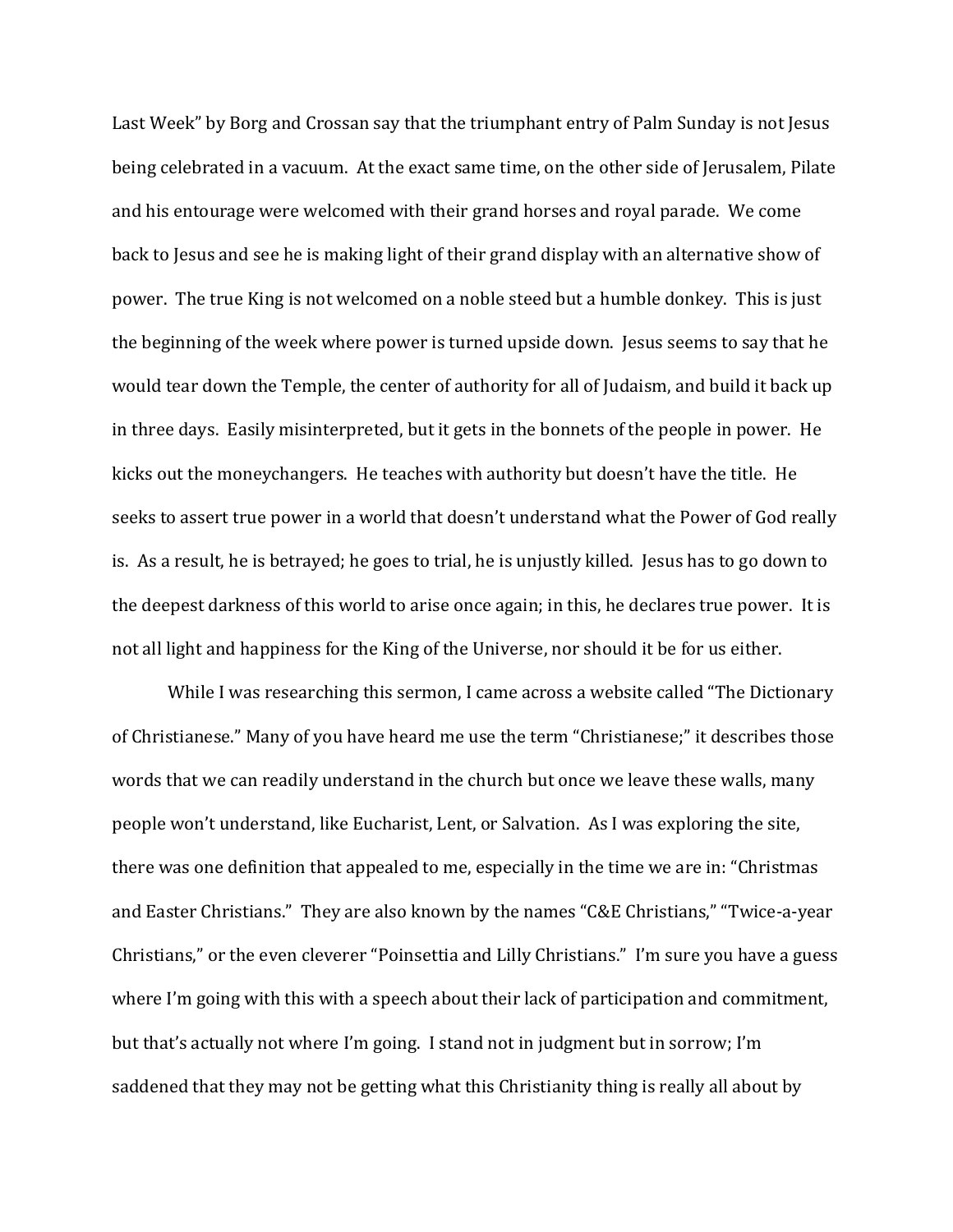seeing only the peaks of the Christian life with out the valleys. The picture they're getting is that it's all about the bright and sunny, and while that may sound appealing, it's unrealistic. Just as Jesus lived through so many peaks and valleys on Holy Week, we must as well.

I am greatly annoyed by the thoughts of Christians only facing sunny days, and when they are not sunny, we need to force ourselves to look that way while feeling absolutely miserable doing so. You can't force yourself to be happy when it just isn't there. In the same way, Christianity these days lifts up Christmas and Easter without the responsibility behind them. There is no joy of Christmas without the responsibility, watching, and preparation of Advent. Easter makes no sense whatsoever when we go without the absolute hopefulness of Palm Sunday, the sorrow of betrayal on Maundy Thursday, and Good Friday's rock-bottom feeling. There is darkness, and there is light, and it does no good for anyone to try to totally walk in one or the other. There is a faithful middle between being overwhelmed by the darkness and putting on a false happy face. We have to, frankly, ride the wave of what the world brings us. We can't force ourselves out of the reality of a bad situation, but we can grow in the midst of that darkness. The darkness leads back to the light eventually.

 I've faced this first hand in many of my experiences toward being a pastor. Sometimes I was filled with the utter brilliance of joyfulness, knowing the Holy Spirit was right there with me. Other times, it really, frankly, stunk. There's the high of going to college in the Christian Ministry Program, and the low of realizing I had no idea what I was getting into. Studying to become isn't just about prayer and fellowship; there's some really hard studying that tests you as a person, but because of that experience, I'm all the more mature and effective. There's the high of June 10, 2012, where I was introduced to the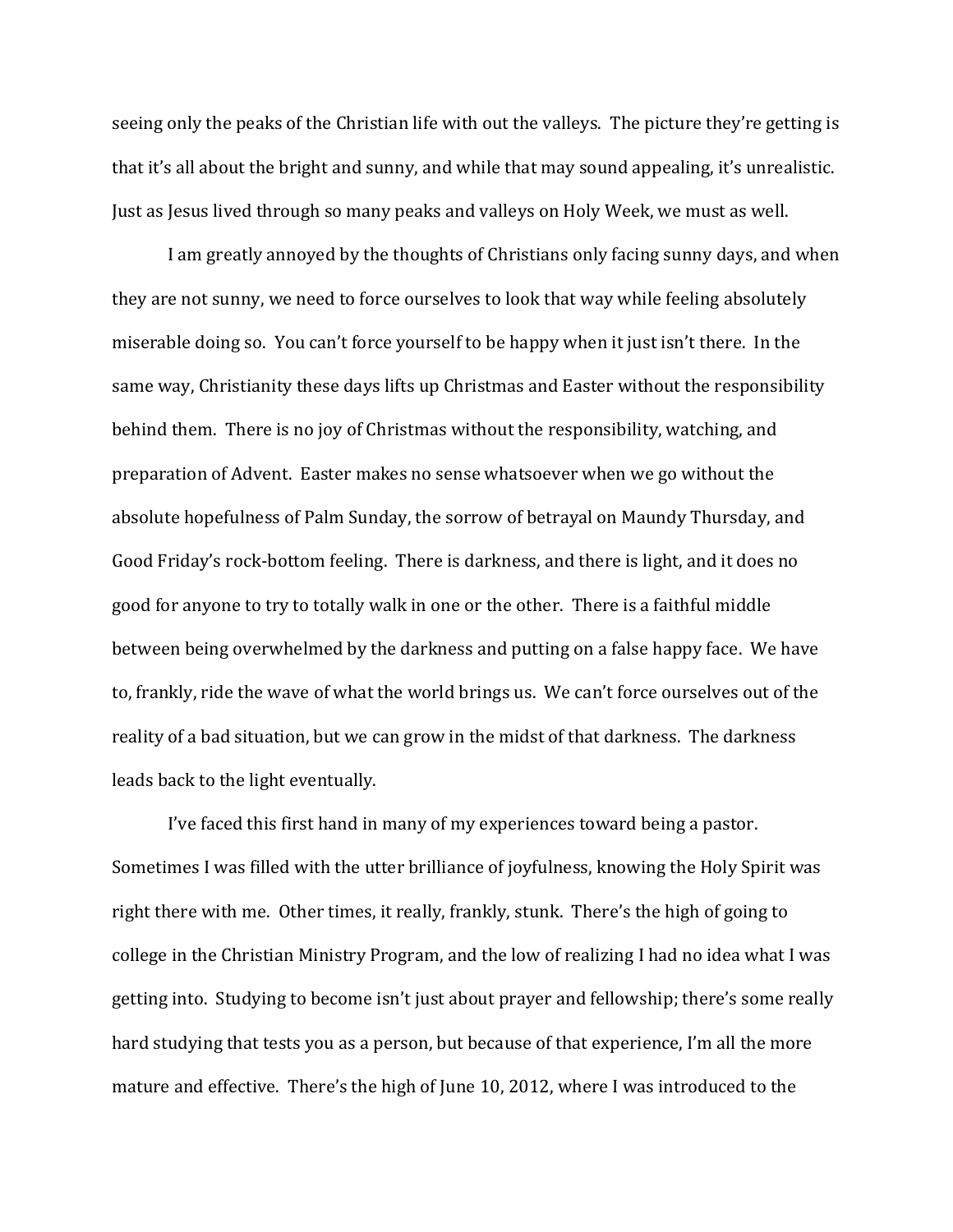community of Faith United Methodist with a very productive and enjoyable meeting. I was appointed to my very first church. The very next day, as I was having lunch at Chipotle in downtown Denver, I got a phone call from my beyond distraught mother to say that my Uncle Bill, an uncle whom I had grown extremely close to, had passed suddenly. That led to the further low of leading the funeral service. I remember sitting at my grandmother's table the morning of the funeral still tinkering and playing with that sermon. No matter what I said could accurately portray what he meant to me, and to this day, it remains the hardest act of ministry I've undertaken. I can honestly say, though, that this experience made me stronger and more effective at being a pastor and a person.

This is an undernamed but essential part of discipleship. God promised us nothing about how this life will go, and even Jesus, the Son of God, didn't face great times all the time. "The rain falls on the righteous and the unrighteous," he says, meaning that in this life, we will not always get our just rewards. Suffering comes to the faithful, while the unfaithful and uncaring get rich and prosperous. While we can never control our circumstances (nor should we waste our time and energy trying), we can always control how we will respond to the situation. Sometimes it will prompt questions with or without answers, as we spoke about last week. And that can be a very faithful response, directing us toward life-giving growth, for indeed, faith grows in the times when we are pushed, not when life goes according to plan. It works in sports; it works in life. I remember hearing many players in football saying that they experienced a catastrophic defeat, and that was the best lesson they learned. They never ever wanted to feel that way again, so it pushed them to attain greater heights the next season. Perhaps this will be the story of our Denver Broncos this next year…we can only hope. Nevertheless, it's important to recognize that